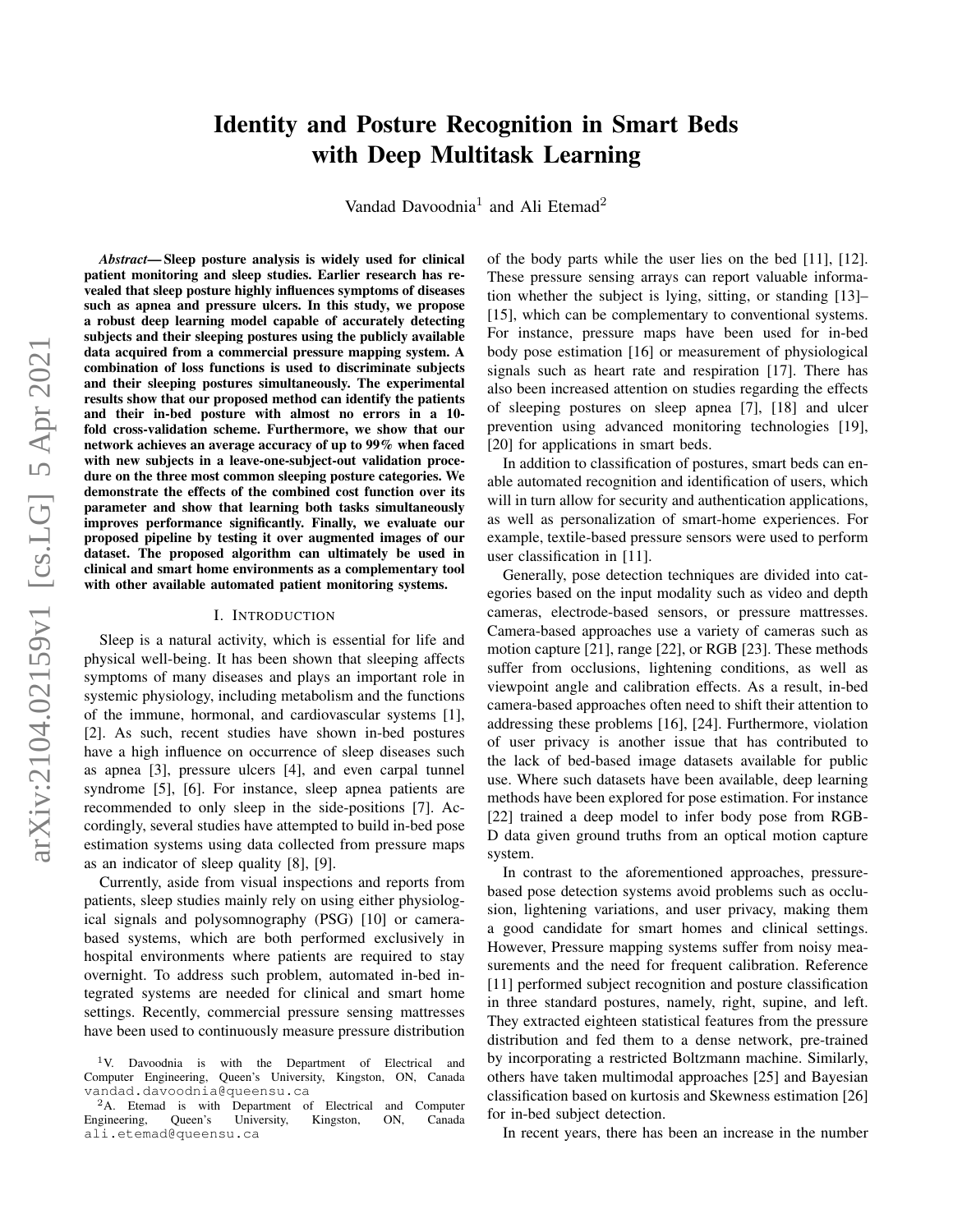of studies on in-bed posture recognition using high density pressure sensors to estimate pose and limb locations. For instance, [27] used a  $48 \times 128$  array of sensors for posture recognition based on weighted limbs, and [28] used  $42 \times 192$ array of pressure sensors for classifying 4 major sleeping positions of Supine, Prone, Left, and Right. Although these two approaches report a very high performance of over 95% accuracy, they have used a very large number of sensors for their task. In contrast, [29] used only two piezoelectric and pressure sensors for data collection. They reported near 90% accuracy on 120 hours of data recorded for only one subject. Similarly, [30] reported 80.7% accuracy by using 48 conductive sensors. However, unlike the dataset used in our study [11], the number of posture classes in previous studies were limited to the few main sleeping positions, i.e. supine, left, and right side.

Multitask learning has been successfully used as a method of generalizing a classifier by learning multiple tasks at the same time. It has been used across many applications of machine learning, such as natural language processing [31], speech recognition [32] and computer vision [33]–[35]. In these settings, by forcing the model to learn the shared structures of the appropriate tasks, the classifier benefits from each task and performs better than learning each task individually. In this paper, we also leverage the accuracy of our model by utilizing multitask deep learning model to predict both subject identities and their postures at the same time.

In this paper, we propose an end-to-end framework for in-bed posture and subject classification. Our method utilizes deep convolutional neural networks (CNN) to classify subjects and their sleeping posture from a single frame of data. We show that our method significantly outperforms other works including the state of the art. In our model, we introduce an additional hyper-parameter which acts as the coefficient of posture recognition and subject identification loss. We illustrate that by learning both tasks simultaneously and fine-tuning this parameter, our model is able to achieve significant performance gain. We confirm the effectiveness of our approach by incorporating a leaveone-subject-out (LOSO) evaluation scheme as well as kfold evaluation, which was presented in previous studies on the same dataset [11]. To further evaluate our system, we have introduced additional classification results by utilizing classical algorithms namely  $k$ -nearest neighbour ( $kNN$ ) [36], support vector machines (SVM) [37], and bagged trees [38].

# II. MATERIAL AND METHODS

#### *A. Data and Pre-processing*

We used pressure map data provided in a public dataset, PmatData [11], [12], to train and test our pressure-based posture and user recognition system. The pressure data is collected using Vista Medical FSA SoftFlex 2048. Each mattress contained 2048, 1 square inch, sensors placed on a  $32 \times 64$  grid. The sensors report numbers in the range of  $0 - 10000$ . The data was collected at a sampling rate of  $1Hz$  from 13 participants in 8 standard and 9 additional



Fig. 1. Several examples of pressure maps from the dataset are illustrated. In (a), the samples are presented in raw format, while (b) illustrates the samples after pre-processing.

<span id="page-1-0"></span>uncommon postures. The age of participants was  $19 - 34$ years, with a height and weight of  $170-186$  cm and  $63-100$  $Kg$  respectively. A total of approximately 1800 samples was recorded from each subject.

In the pre-processing step we attempted to reduce the noise caused by occasional malfunctioning pressure sensors. Such artifacts often take place when individual sensors are subjected to large pressure values outside of the allowed voltage range. To cope with this problem, we applied a spatio-temporal median filter of size  $3 \times 3 \times 3$  pixels in the image space and subsequently normalized the measurements. We also removed the first and last 3 frames of each sequence, as in some cases they did not contain a clear image of the subject. Additionally, we removed 14 data samples that contained no images. Some of the raw and pre-processed pressure maps are illustrated in Figure [1.](#page-1-0)

#### *B. Classification*

We used a deep learning approach [39] for subject and posture identification. As illustrated in Figure [2,](#page-2-0) The classification is carried out by a feed-forward network which consists of two blocks of Conv-BatchNorm-MaxPool-LeakyRelu followed by another 2 blocks of Conv-BatchNorm-LeakyRelu, capturing important properties of each single frame. The classification is then achieved by feeding the outcome to two dense layers followed by two SoftMax used in parallel to classify subjects and postures separately. For regularization, dropout is also used in the dense layers during training.

Let  $I \in \mathbb{R}^{W \times H}$  be a dataset consisting of pressure maps from a set of users  $\Gamma_I$  in a set of postures  $\Delta_I$ . The objective is to learn a function  $\Phi(I;\theta)$ :  $\mathbb{R}^{W \times H \times |\theta|} \to \mathbb{R}^2$ , where  $\theta$  is the set of trainable parameters and  $\Phi$  projects pressure maps I onto a representation space where subjects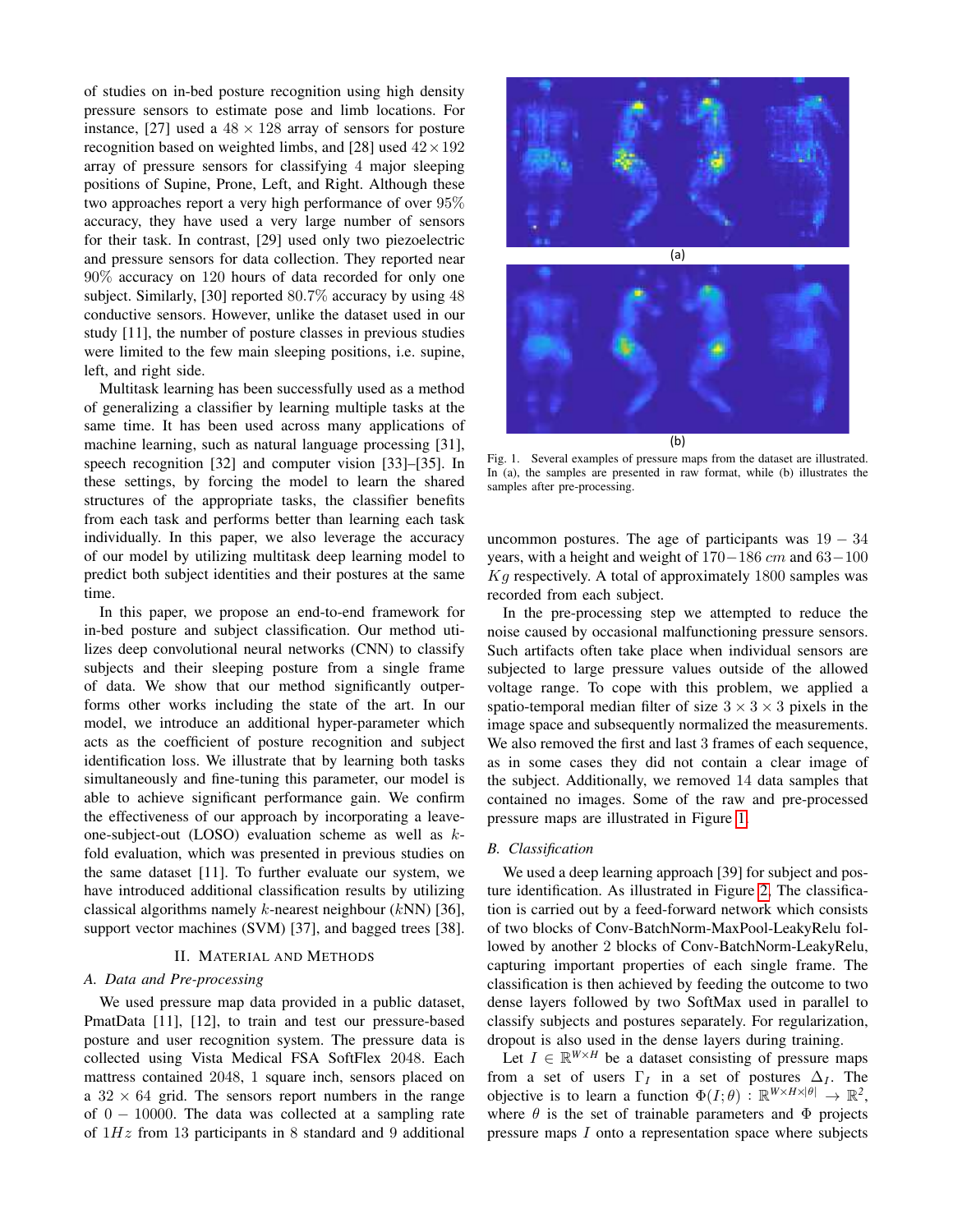

<span id="page-2-0"></span>Fig. 2. Our proposed framework is presented. A network consisting of four main blocks is designed to convert the pressure map data manifold into a feature space, which is then fed to two dense layers leading to two multinomial logistic regressors for simultaneous recognition of subjects and their sleeping postures.

and their sleeping postures are better separated. To address this problem, we consider training a CNN to discriminate between users and postures in I.

Formally, we consider a training set composed of tuples  $(I, \gamma, \delta)$  where I is the input pressure map and  $\gamma$  and  $\delta$  are the user and the corresponding posture respectively, that is,  $\delta \in \Delta_I$  and  $\gamma \in \Gamma_I$ . Accordingly, we created a neural network with multiple layers, with the objective of discrimination between users and their sleeping postures. The last layer of the neural network consists of two multinomial logistic regressors, placed in parallel, with  $M$  and  $N$  units, where  $M$  and  $N$  are the number of users and sleeping postures in the dataset with  $M = |\Gamma_I|$  and  $N = |\Delta_I|$ , and estimates  $P(\gamma|I)$  and  $P(\delta|I)$ . To learn both functions, we consider using the multi-class cross-entropy loss of the users and their postures:

$$
\mathcal{L}_{user} = -\sum_{j=1}^{M} \gamma_{ij} \log P(\gamma_j | I_i), \qquad (1)
$$

$$
\mathcal{L}_{posture} = -\sum_{j=1}^{N} \delta_{ij} \log P(\delta_j | I_i).
$$
 (2)

For training the model, we consider a loss function that combines the two losses and minimizes both at the same time. Our approach considers a weighted sum of both individual losses:

<span id="page-2-1"></span>
$$
\mathcal{L} = \lambda \mathcal{L}_{user} + (1 - \lambda) \mathcal{L}_{posture}, \tag{3}
$$

where  $\lambda$  is a hyper-parameter that enforces the trade-off between the two mentioned objectives (separating users in I and detecting postures). For this study, we trained our model with different values of  $\lambda$  ranging from 0 to 1. Finally, for regularization purposes, we added the L2-loss of our convolution and FC layers' weights to the final loss.

In order to obtain a baseline for classification accuracy, we also incorporated several classical classifiers, namely SVM with a quadratic kernel, kNN with  $k = 10$ , and bagged trees. Additionally, a multi-layer perceptron (MLP) neural network was utilized which consisted of 5 layers of fully connected units, with a LeakyRelu activation functions, and 128, 256, 256, 128, and 64 nodes in each layer. These algorithms are used frequently in IoT devices and smart home settings [40]. Therefore, this study provides a good example of how well they perform for practical smart beds. The parameters of these classifiers, such as  $k$  in the  $kNN$ , the kernel in the SVM, and the number of hidden layers/nodes in the MLP, were selected and tuned empirically. The original features proposed for posture classification in [11] were used in this phase.

# III. EXPERIMENTS AND RESULTS

Our proposed pipeline was implemented using TensorFlow on an NVIDIA Titan Xp GPU. The convolution kernels were  $3 \times 3$  with a stride of 1. Since the input pressure map dimension was small, bigger kernel sizes were not feasible with the required depth in the network. Up-sampling and padding did not contribute to the performance and therefore were not used. The convolutional layers were followed by MaxPooling with kernel size of  $3 \times 3$ , where applicable, and then followed by a batch normalization and LeakyRelu with negative activation coefficient of 0.2. The pipeline then feeds into two dense layers with 256 nodes each, with a dropout rate of 0.5. Furthermore, each convolutional block was followed by an increasing dropout rate of 10%, 20%, 30%, 40%. The dropout layer acts as a regularizer to prevent the network from over-fitting by distributing the essential information between different nodes. We also employed an L2 regularization loss with a coefficient of  $\sigma = 0.002$ . Finally, two SoftMax regressors were employed, one for classifying the subjects, and the other for recognizing their postures. We used an Adam optimizer at the training stage with a learning rate of  $2 \times 10^{-5}$ , which was decayed with a rate of 0.95 every 10 epochs. We trained the network for a total of 40 epochs and a batch size of 64. For our final model, we chose the best  $\lambda$  for each validation scheme ( $\lambda = 0.5$  for k-Fold cross validation and  $\lambda = 0.2$  for LOSO).

For validating our proposed method, we trained our model based on two validation schemes, namely, k-fold (with  $k =$ 10) and LOSO. In the  $k$ -fold cross-validation, we split the data into 10 subsets, where 10% was used for testing and 90% for training. The process was repeated 10 times. Finally, we averaged all the results, which resulted in a total posture and subject recognition accuracy of near 100%. In the LOSO scheme, one subject was kept aside at each iteration for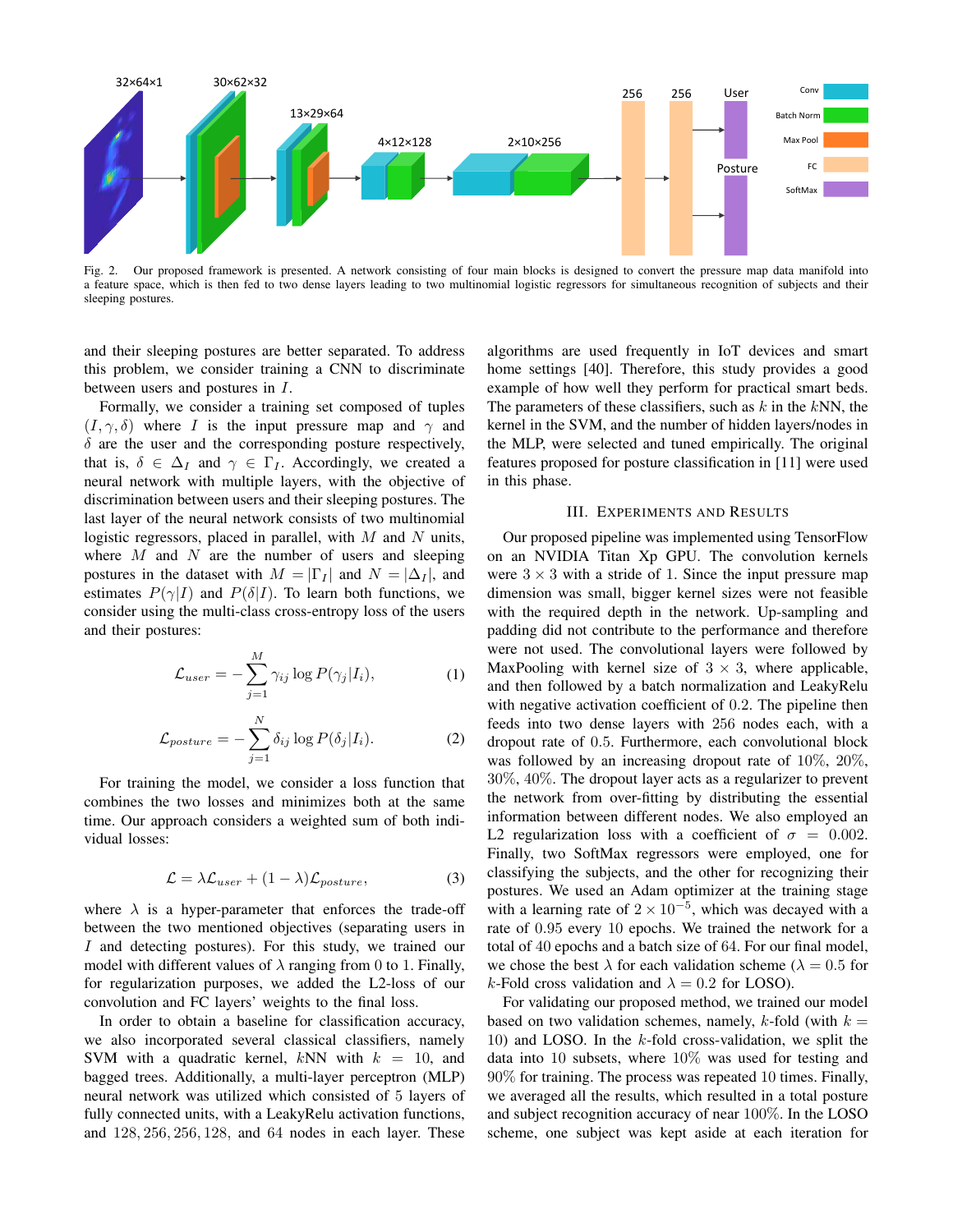

<span id="page-3-0"></span>Fig. 3. Task specific accuracy losses vs. the number of epochs for presented model are illustrated for our experiments.

<span id="page-3-1"></span>TABLE I -FOLD SUBJECT IDENTIFICATION ACCURACY OVER 3 POSTURES (IN %).

|                                 | Supine | Right | Left |
|---------------------------------|--------|-------|------|
| Ref. [11]                       | 88.8   | 76.5  | 83.3 |
| Proposed method $(\lambda=0.5)$ | 99.9   | 100   | 100  |

testing and the rest of the subjects were used in training. Consequently, with LOSO, subject classification was not possible as evaluation needs to be done on the test subject. However, the loss function provided in Equation [3](#page-2-1) was used in both validation schemes regardless. Figure [3](#page-3-0) presents the training and test curves of both validation schemes for posture recognition and subject identification, as well as 10 fold cross-validation for subject identification. It can be seen that our model quickly learns and converges to a steady state, most likely due to the low variance (consecutive frames) in the data. Moreover, as expected, the test curve for the LOSO scheme exhibits higher error, which is due to the fact that the test frames are from a subject whose data has not been included in the training - a scenario which is not guaranteed for 10-fold cross-validation.

We compared the performance of our model for subject identification across the 3 general postures (supine, left side, and right side), with 10-fold cross-validation, to [11] which also used  $k$ -fold validation across the same 3 main postures. The results are presented in Table [I,](#page-3-1) where our model significantly outperforms [11]. It is important to note that in [11], a separate model was trained for each of the three postures, and therefore, in Table [I,](#page-3-1) we are showing the accuracy averaged over the three classifiers.

Table [II](#page-3-2) illustrates the performance of our model in classification of the 3 main postures, evaluated using both -fold and LOSO cross-validation. In order to further evaluate the performance of our model, we implemented baseline classification methods, namely SVM, kNN, and bagged trees. These classifiers were fine-tuned to provide

TABLE II POSTURE RECOGNITION PRECISION (IN %).

<span id="page-3-2"></span>

| Validation Scheme    |        | 10-Fold |      |        | LOSO  |      |
|----------------------|--------|---------|------|--------|-------|------|
| Posture              | Supine | Right   | Left | Supine | Right | Left |
| <b>Quadratic SVM</b> | 99.3   | 98.6    | 99.7 | 81.2   | 64.3  | 643  |
| $kNN (k = 10)$       | 99.9   | 99.6    | 99.9 | 75.6   | 46.1  | 54.3 |
| Bagged Trees         | 99.8   | 99.9    | 99.9 | 90.6   | 54.0  | 65.0 |
| Proposed method      | 100    | 100     | 99.9 | 99.0   | 100   | 99.7 |



<span id="page-3-3"></span>Fig. 4. Posture recognition confusion matrix with leave-one-subject-out validation scheme. The posture categories are represented in 3 regions.

the highest accuracy. It can be observed that, similar to our model, the baseline classifiers perform with high accuracy with 10-fold validation. However, when faced with samples from subjects not involved in training (LOSO), the baseline methods experience a significant drop in accuracy, while our model performs robustly and almost performs the same as -fold.

As discussed above, our model performs very accurately in classification of the 3 main sleeping postures. However, these postures themselves are composed of a number of subpostures with very subtle differences. We trained our model on all these sub-classes (a total of 17) and evaluated the performance using LOSO. Figure [4](#page-3-3) presents the confusion matrix of this experiment. The average accuracy of our model for classification of these 17 classes is 87%, which, as expected, is lower than the 3 main postures. However, a closer look at the confusion matrix reveals that most of the misclassified sub-posture fall within the correct *main* posture (i.e. supine, left side, and right side). For instance, classes to 9 are all minor variations of the supine posture, where in 7, 8, and 9 only the bed is inclined by  $30^\circ$ ,  $45^\circ$ , and  $60^\circ$ respectively.

During our experiments, we evaluated our model over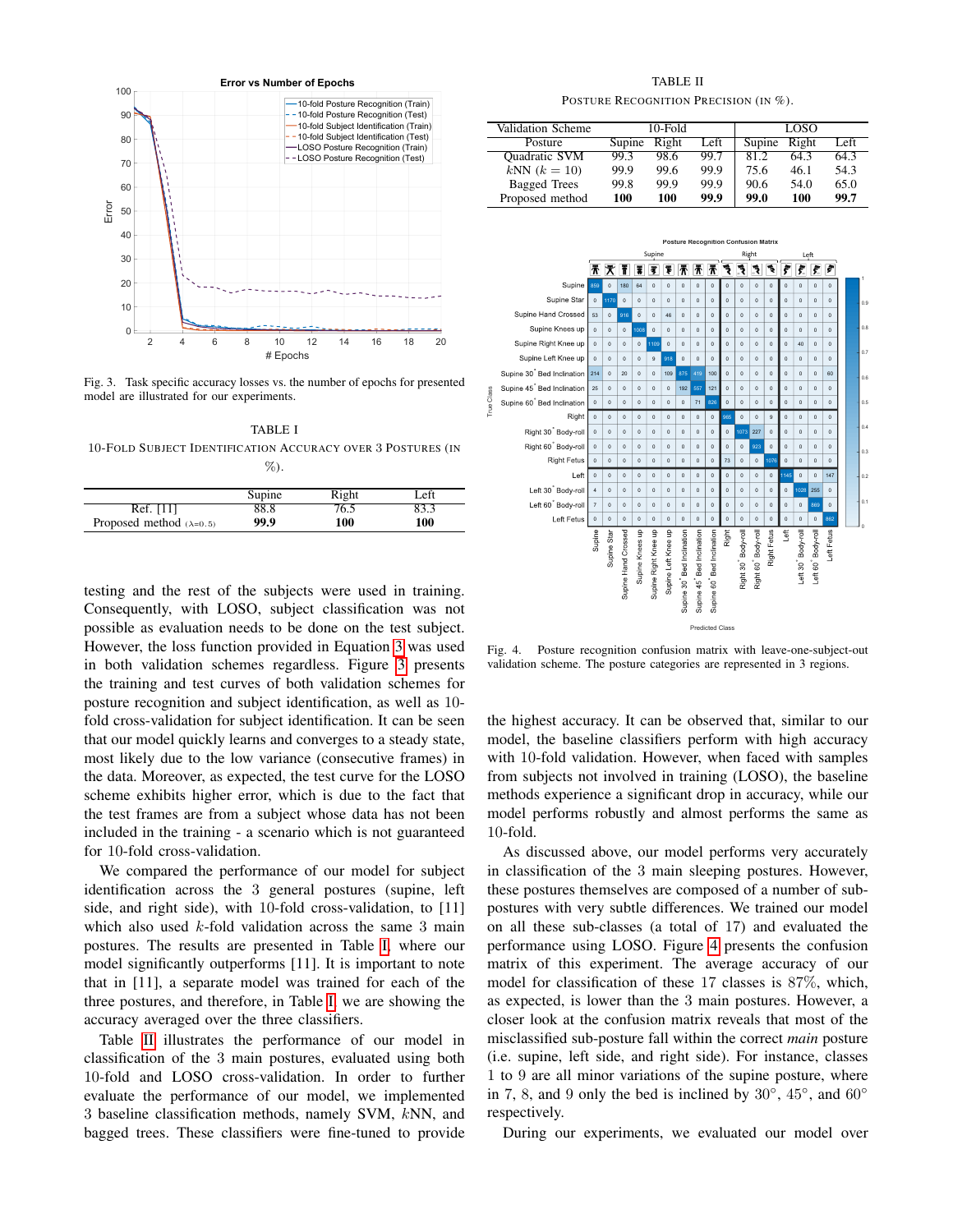TABLE III SERIES OF DATA AUGMENTATION STEPS.

<span id="page-4-0"></span>

| <b>Augmentation Probability</b> | Process                                 |
|---------------------------------|-----------------------------------------|
| $50\%$                          | Rotation by $180^\circ$                 |
| 20%                             | Translation by up to $\pm 10\%$ along x |
| 20%                             | Translation by up to $\pm 10\%$ along y |
| 20%                             | Rotation by up to $\pm 25^{\circ}$      |

different values of  $\lambda$  to study it's effects on the outcome of our proposed pipeline. As we had already achieved near 100% performance for both posture and subject identification in k-fold cross-validation, evaluation of  $\lambda$  was only carried out in the LOSO scheme. Even though subject classification was not possible with the LOSO scheme, our experiments showed that by learning both posture and identity (only used in training), our model gains a performance improvement of 3.4%. We performed a t-test on accuracy for  $\lambda = 0$  and  $\lambda \neq 0$ , to evaluate the significance of this difference, and achieved  $p = 0.01$ , indicating significant effect for  $\lambda$ .

Lastly, to further investigate the capacity of our model and its ability to generalize to more diverse datasets, we tested and trained our solution on augmented data. Data augmentation was done in a sequential process in such a way to resemble different body postures in the bed. Each step of data augmentation was assigned a probability according to the Table [III,](#page-4-0) which shows the probability of each augmentation being applied. We trained using the augmented dataset with  $\lambda = 0.5$  with 50 number of epochs. Our model achieved a subject identification accuracy of 89.7% and posture recognition of 93.2% for 17 postures and 99.2% for 3 posture categories with the k-fold cross-validation scheme. Additionally, a posture recognition accuracy of 75.6% over all 17 classes and 98.2% over the 3 general sleeping pose categories with LOSO validation was achieved. These results show the robustness of our method even when used with more diverse sleeping postures.

# IV. CONCLUSIONS

In this work, a deep end-to-end CNN framework is proposed for ubiquitous classification of patient postures and identities with in-bed pressure-sensors. Our work is an efficient and highly accurate model that performs both tasks simultaneously, where conventional classification algorithms fail to achieve a good accuracy for unseen data. Our method can provide valuable information, which can be used in smart home and clinical settings. The proposed approach can predict subject's in-bed postures with an average accuracy of over 99% based on LOSO evaluation scheme. Results from data augmentation experiments suggest that our method can be generalized for an accurate estimation of even larger datasets. We also demonstrated the effects of the combined loss function, and by means of statistical tests, concluded that learning both tasks simultaneously can help improve the posture recognition performance. The future work can focus on pressure datasets with higher temporal resolution in order to measure physiological signals such as heart-rate

and respiration-rate to further study the effects of sleeping postures on patient's state of health.

#### ACKNOWLEDGMENT

This work was funded by the Natural Sciences and Engineering Research Council of Canada (NSERC), Discovery Grant RGPIN-2018-04186. The Titan XP GPU used for this research was donated by the NVIDIA Corporation.

# **REFERENCES**

- [1] C. C. Panel, N. F. Watson, M. S. Badr, G. Belenky, D. L. Bliwise, O. M. Buxton, D. Buysse, D. F. Dinges, J. Gangwisch, M. A. Grandner, K. Clete, R. K. Malhotra, J. L. Martin, S. R. Patel, S. F. Quan, and E. Tasali, "Joint consensus statement of the american academy of sleep medicine and sleep research society on the recommended amount of sleep for a healthy adult: methodology and discussion," *Sleep*, vol. 38, no. 8, pp. 1161–1183, 2015.
- [2] B. M. Altevogt and H. R. Colten, *Sleep disorders and sleep deprivation: an unmet public health problem*. National Academies Press, 2006.
- [3] C. H. Lee, D. K. Kim, S. Y. Kim, C.-S. Rhee, and T.-B. Won, "Changes in site of obstruction in obstructive sleep apnea patients according to sleep position: a dise study," *The Laryngoscope*, vol. 125, no. 1, pp. 248–254, 2015.
- [4] J. Black, M. M. Baharestani, J. Cuddigan, B. Dorner, L. Edsberg, D. Langemo, M. E. Posthauer, C. Ratliff, G. Taler, and N. P. U. A. Panel, "National pressure ulcer advisory panel's updated pressure ulcer staging system," *Advances in Skin & Wound Care*, vol. 20, no. 5, pp. 269–274, 2007.
- [5] S. J. McCabe, A. Gupta, D. E. Tate, and J. Myers, "Preferred sleep position on the side is associated with carpal tunnel syndrome," *Hand*, vol. 6, no. 2, pp. 132–137, 2011.
- [6] S. J. McCabe and Y. Xue, "Evaluation of sleep position as a potential cause of carpal tunnel syndrome: preferred sleep position on the side is associated with age and gender," *Hand*, vol. 5, no. 4, pp. 361–363, 2010.
- [7] R. D. Cartwright, "Effect of sleep position on sleep apnea severity," *Sleep*, vol. 7, no. 2, pp. 110–114, 1984.
- [8] K.-H. Seo, C. Oh, and J.-J. Lee, "Intelligent bed robot system: pose estimation using sensor distribution mattress," in *IEEE International Conference on Robotics and Biomimetics*, 2004, pp. 828–832.
- [9] R. Grimm, J. Sukkau, J. Hornegger, and G. Greiner, "Automatic patient pose estimation using pressure sensing mattresses," in *Bildverarbeitung fur die Medizin 2011 ¨* . Springer, 2011, pp. 409–413.
- [10] M. L. Blood, R. L. Sack, D. C. Percy, and J. C. Pen, "A comparison of sleep detection by wrist actigraphy, behavioral response, and polysomnography," *Sleep*, vol. 20, no. 6, pp. 388–395, 1997.
- [11] M. B. Pouyan, J. Birjandtalab, M. Heydarzadeh, M. Nourani, and S. Ostadabbas, "A pressure map dataset for posture and subject analytics," in *IEEE-EMBS International Conference on Journal of Biomedical & Health Informatics (BHI)*, 2017, pp. 65–68.
- [12] A. L. Goldberger, L. A. N. Amaral, L. Glass, J. M. Hausdorff, P. C. Ivanov, R. G. Mark, J. E. Mietus, G. B. Moody, C.-K. Peng, and H. E. Stanley, "PhysioBank, PhysioToolkit, and PhysioNet: Components of a new research resource for complex physiologic signals," *Circulation*, vol. 101, no. 23, pp. e215–e220, June 2000. [Online]. Available:<http://circ.ahajournals.org/content/101/23/e215>
- [13] I. G. Damousis, D. Tzovaras, and E. Bekiaris, "Unobtrusive multimodal biometric authentication: The humabio project concept,' *EURASIP journal on advances in signal processing*, vol. 2008, no. 1, p. 265767, 2008.
- [14] H. Azimi, S. S. Gilakjani, M. Bouchard, S. Bennett, R. A. Goubran, and F. Knoefel, "Breathing signal combining for respiration rate estimation in smart beds," in *IEEE International Symposium on Medical Measurements and Applications (MeMeA)*, 2017, pp. 303–307.
- [15] A. Q. Javaid, R. Gupta, A. Mihalidis, and S. A. Etemad, "Balancebased time-frequency features for discrimination of young and elderly subjects using unsupervised methods," in *IEEE EMBS International Conference on Biomedical & Health Informatics (BHI)*, 2017, pp. 453– 456.
- [16] S. Liu, Y. Yin, and S. Ostadabbas, "In-bed pose estimation: Deep learning with shallow dataset," *arXiv preprint arXiv:1711.01005*, 2017.